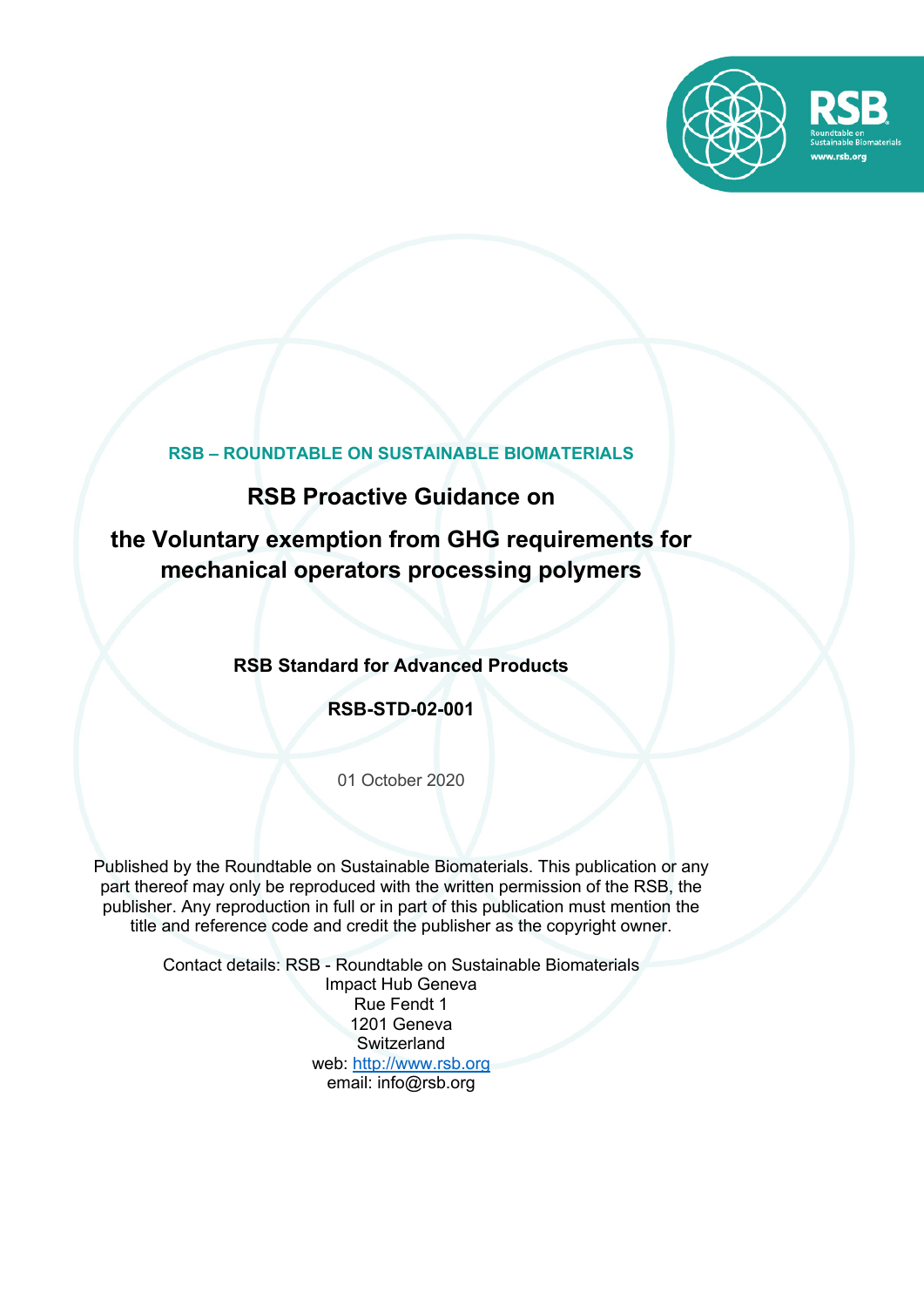

# **1. OBJECTIVE**

The objective of this guidance is to specify the circumstances under which mechanical operators<sup>1</sup> may be voluntarily exempt from the GHG requirements of the RSB Advanced Products Standard.

# **2. BACKGROUND**

The RSB Advanced Products Standard F.2.2.1 requires that **final products** should achieve at least 10% lower greenhouse gas emissions relative to a comparable fossil product.

In the case of plastic products, a simplified typical supply chain may look as follows:



Where sustainable polymers replace fossil-based polymers in a final product, the GHG emission reduction is created during stages  $1 - 3$  of the above diagram. At step 4, the manufacture of a final product remains the same whether the product contains sustainable or fossil polymer, as the polymers are chemically identical and interchangeable.

It follows that including step 4 *Plastics manufacture* in the GHG calculation does not add strength to a comparative GHG claim as this stage of a product's manufacture is not altered by the sustainable material substitute.

Further, RSB's growing experience working with plastics manufacturers finds that the large number of operators in this category typically have low expertise in GHG

<sup>1</sup> RSB defines mechanical operators as a *subgroup of industrial operators only conducting mechanical or physical processing*. For the current positive list of mechanical operators, please refer to PG-2020-03.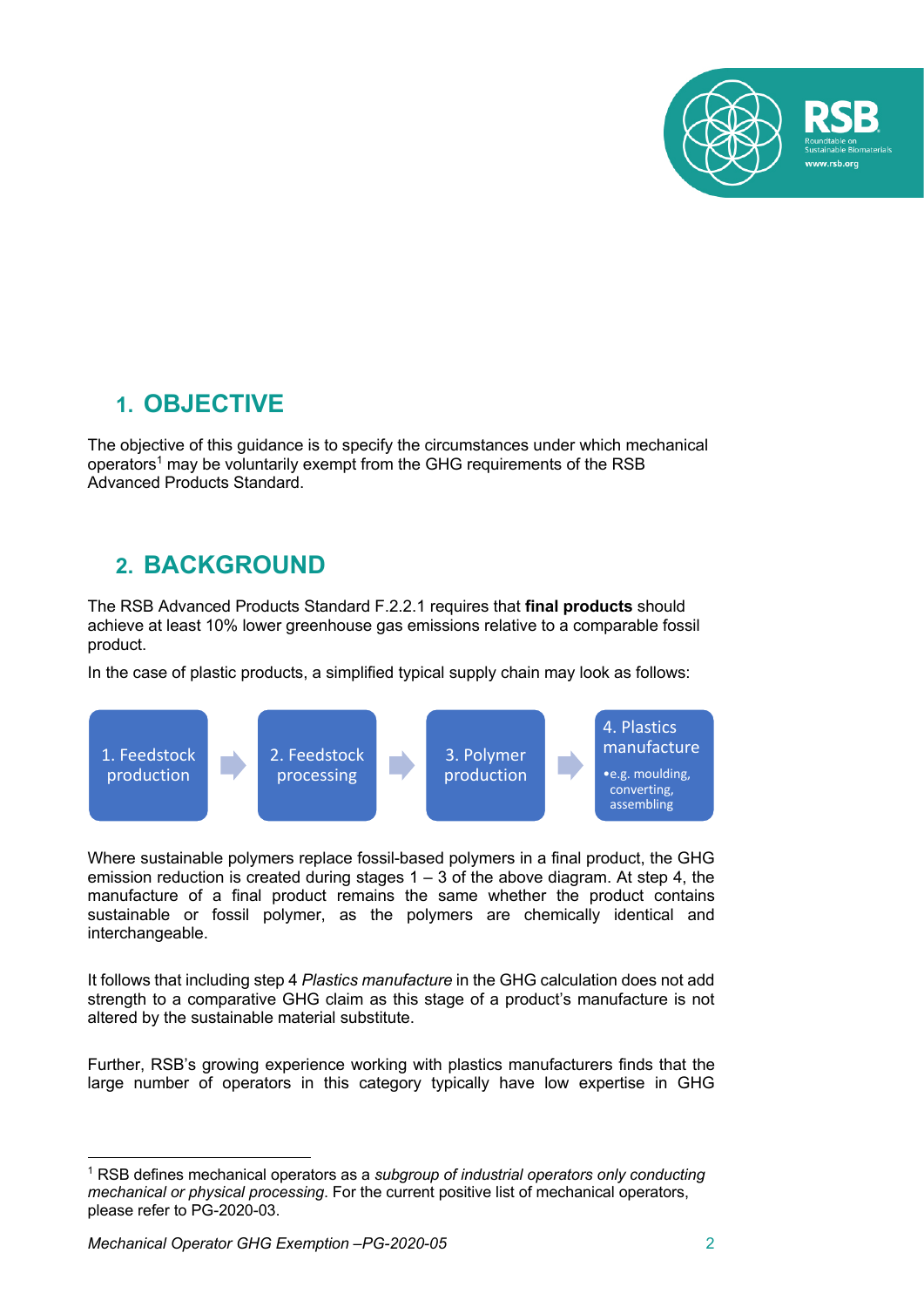

calculation. This is resulting in a certification bottleneck for  $RSB<sup>2</sup>$ , and risks obstructing the up-take of certification by plastics manufacturers, limiting the availability of RSBcertified material in consumer-facing products.

However, RSB recognises that there may be instances where an operator, such as the manufacturer of branded products, would like a final product to carry a GHG claim which captures the full supply chain emissions, including transport and final manufacturing processes. This could be the case, for example, for larger brands with commitments to GHG emission reductions in their product supply chains, for whom a complete product GHG calculation from cradle to grave is important.

RSB also recognises the need for full transparency in communicating GHG values and emission savings, so as to avoid instances where GHG values are criticised for not capturing a product's full impact. For example, an RSB certified plastic bottle carrying an RSB GHG value in its claim must clearly communicate which material the GHG value applies to.

# **3. GUIDANCE**

To ensure that the RSB Standard for Advanced Products can continue to meet the potential need for full product lifecycle GHG claims, whilst ensuring that RSB requirements do not present unnecessary burden in some specific situations, RSB proposes the following Guidance on GHG calculation:

### **3.1 Guidance related to GHG reduction requirement**

### **Current requirement**:

**RSB Standard for Advanced Products (RSB-STD-02-001) F.2.2.1** requires that final products should achieve at least 10% lower greenhouse gas emissions relative to a comparable fossil product.

### **Proposed clarification**:

For plastic products, the polymer can be defined as the final product, i.e. POs downstream in a polymer supply chain may voluntarily decide to exclude GHG calculation from their certification scope. In order to implement this, the following requirements must be fulfilled:

- 1. Confirm with RSB that the manufacturer fits in the classification of a "mechanical operator"
- 2. Where a plastic manufacturer (defined as a mechanical operator under RSB) chooses to define the polymer as the final product, this must be clearly stated

 $2$  The capability to make a GHG calculation in-house, or to out-source this activity, combined with the high audit cost due to GHG expert time, has been identified as a barrier to the uptake of RSB certification by RSB Certification Bodies.